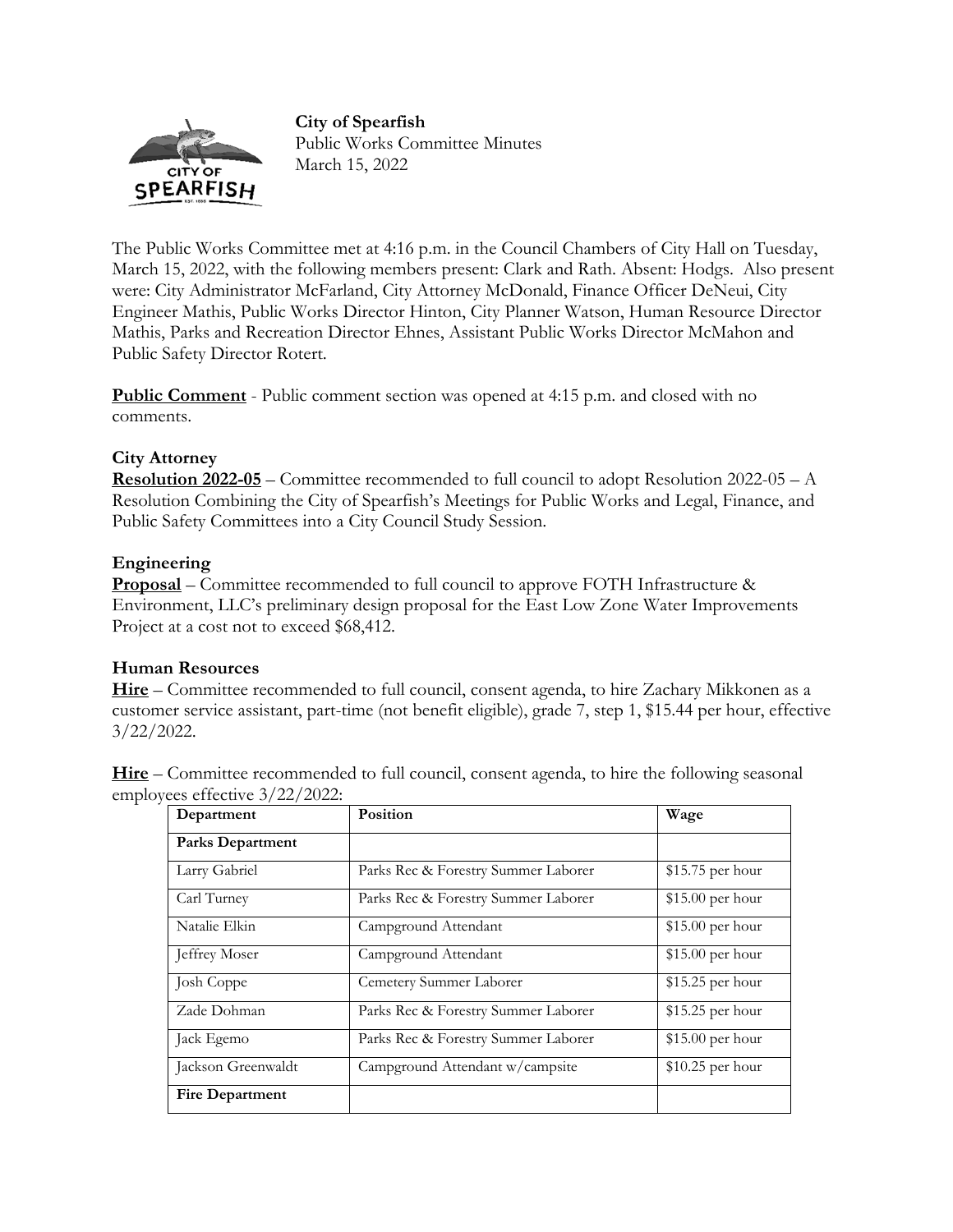| Austin Goddard       | Seasonal/Temporary Wildland Firefighter | \$15.00 per hour         |
|----------------------|-----------------------------------------|--------------------------|
| Thomas Hageman       | Seasonal/Temporary Wildland Firefighter | $\sqrt{$16.00}$ per hour |
| Rec & Aquatics       |                                         |                          |
| KyleeJo Symonds      | Lifeguard/WSI                           | \$15.00 per hour         |
| Anna Peldo           | Lifeguard/WSI                           | \$15.25 per hour         |
| Stella Marcus        | Lifeguard/WSI                           | \$15.25 per hour         |
| Avery Heinert        | Lifeguard                               | $$14.50$ per hour        |
| Ashley Clapp         | Lifeguard                               | $$14.50$ per hour        |
| Alessandra Rolando   | Seasonal Customer Service Assistant     | \$14.00 per hour         |
| Lauren Cermak        | Lifeguard/WSI                           | $$16.00$ per hour        |
| Kaylee Cormier       | <b>Summer Recreation Assistant</b>      | \$14.25 per hour         |
| Talisha Enos         | Lifeguard                               | \$14.75 per hour         |
| Maddison Doren       | Lifeguard/WSI                           | \$15.25 per hour         |
| Josie Kaufman        | Lifeguard/WSI                           | $$15.50$ per hour        |
| <b>Bailey Sasser</b> | <b>Summer Recreation Assistant</b>      | $$14.00$ per hour        |
| Lily Caul            | Lifeguard/WSI                           | \$15.00 per hour         |
| Ryan Peldo           | Lifeguard Coordinator                   | \$16.25 per hour         |
| Macy Johnson         | Lifeguard/WSI                           | \$15.25 per hour         |
| <b>WWTF</b>          |                                         |                          |
| <b>Brock</b> Jones   | WWTF Summer Laborer                     | \$15.00 per hour         |

**Ordinance 1364** – Committee recommended to full council to approve the first reading of Ordinance 1364 – An Ordinance Repealing the City of Spearfish 2021 Personnel Policy Manual and Adopting the 2022 City of Spearfish Personnel Policy Manual.

### **Parks and Recreation**

**MOUs** – Committee recommended to full council to approve the following Memorandums of Understanding (MOUs) for the following fields with the noted sports associations:

- 1) Black Hills Energy Soccer Field Spearfish School District
- 2) Black Hills Energy Soccer Field Spearfish Soccer Association
- 3) Black Hills Energy Softball Field Spearfish Youth Baseball and Softball Association
- 4) Black Hills Energy Softball Field Premier Softball
- 5) Black Hills Energy Legion Field Spearfish American Legion Baseball
- 6) Hillsview Soccer Field Spearfish Soccer Association
- 7) Lions Park Spearfish Soccer Association
- 8) Spearfish Forest Products Teener Field Spearfish American Legion Baseball
- 9) Spearfish Forest Products T-Ball Field Spearfish Youth Softball and Baseball Association
- 10) Spearfish Forest Products Major and Minor Fields Spearfish Youth Softball and Baseball Association
- 11) Spartan Park Upper Field Black Hills Youth Football League Spearfish Rams
- 12) Spartan Park Upper and Lower Fields Spearfish Soccer Association